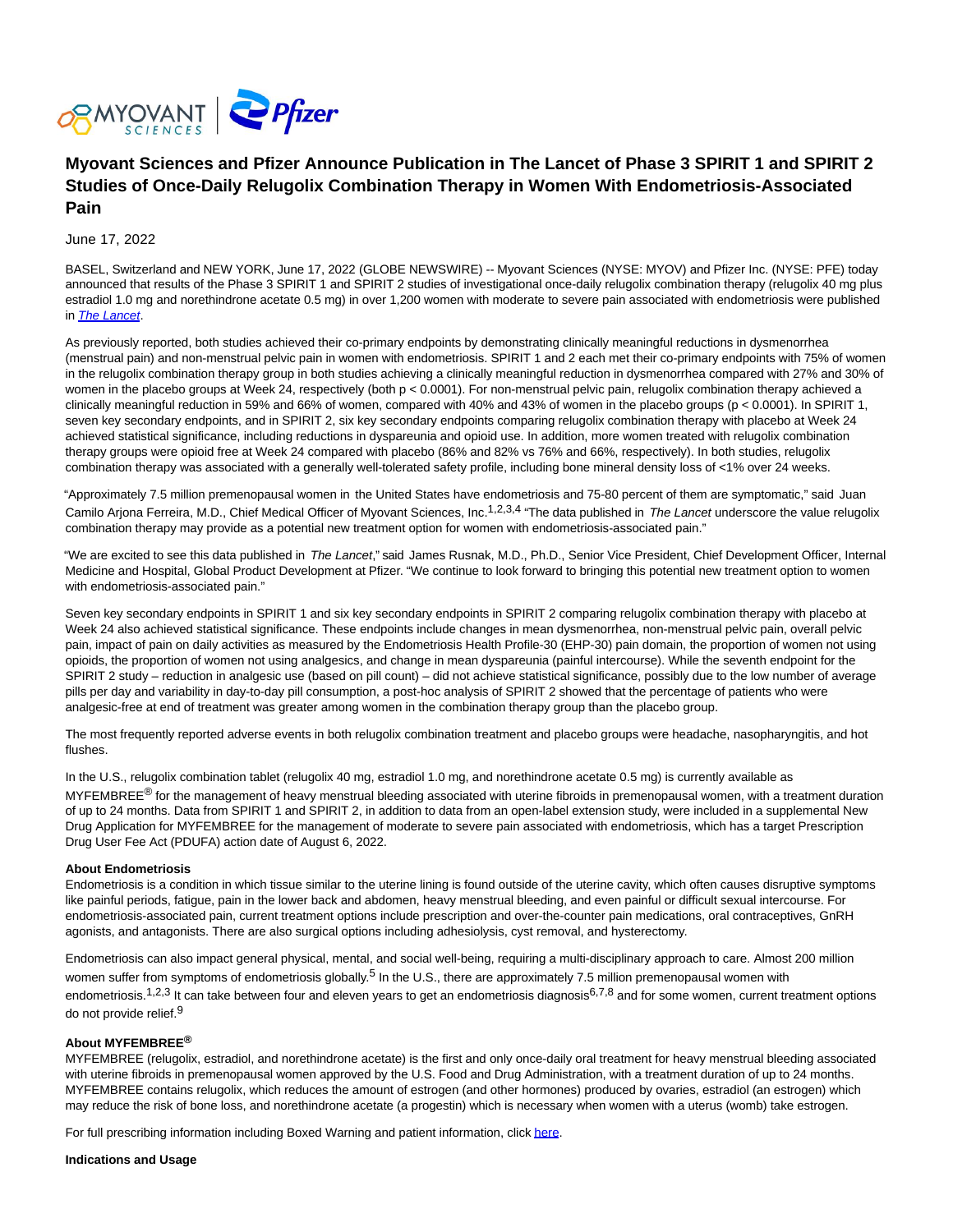MYFEMBREE is indicated for the management of heavy menstrual bleeding associated with uterine leiomyomas (fibroids) in premenopausal women. Limitations of Use: Use of MYFEMBREE should be limited to 24 months due to the risk of continued bone loss which may not be reversible.

#### **Important Safety Information**

#### **BOXED WARNING: THROMBOEMBOLIC DISORDERS AND VASCULAR EVENTS**

**Estrogen and progestin combination products, including MYFEMBREE, increase the risk of thrombotic or thromboembolic disorders including pulmonary embolism, deep vein thrombosis, stroke and myocardial infarction, especially in women at increased risk for these events.**

**MYFEMBREE is contraindicated in women with current or a history of thrombotic or thromboembolic disorders and in women at increased risk for these events, including women over 35 years of age who smoke or women with uncontrolled hypertension.**

### **CONTRAINDICATIONS**

MYFEMBREE is contraindicated in women with any of the following: high risk of arterial, venous thrombotic, or thromboembolic disorder; pregnancy; known osteoporosis; current or history of breast cancer or other hormone-sensitive malignancies; known hepatic impairment or disease; undiagnosed abnormal uterine bleeding; known hypersensitivity to components of MYFEMBREE.

## **WARNINGS AND PRECAUTIONS**

**Thromboembolic Disorders:** Discontinue immediately if an arterial or venous thrombotic, cardiovascular, or cerebrovascular event occurs or is suspected. Discontinue at least 4 to 6 weeks before surgery associated with an increased risk of thromboembolism, or during periods of prolonged immobilization, if feasible. Discontinue immediately if there is sudden unexplained partial or complete loss of vision, proptosis, diplopia, papilledema, or retinal vascular lesions and evaluate for retinal vein thrombosis as these have been reported with estrogens and progestins.

**Bone Loss:** MYFEMBREE may cause a decrease in bone mineral density (BMD) in some patients, which may be greater with increasing duration of use and may not be completely reversible after stopping treatment. Consider the benefits and risks in patients with a history of low trauma fracture or risk factors for osteoporosis or bone loss, including medications that may decrease BMD. Assessment of BMD by dual-energy X-ray absorptiometry (DXA) is recommended at baseline and periodically thereafter. Consider discontinuing MYFEMBREE if the risk of bone loss exceeds the potential benefit.

**Hormone-Sensitive Malignancies:** Discontinue MYFEMBREE if a hormone-sensitive malignancy is diagnosed. Surveillance measures in accordance with standard of care, such as breast examinations and mammography are recommended. Use of estrogen alone or estrogen plus progestin has resulted in abnormal mammograms requiring further evaluation.

**Depression, Mood Disorders, and Suicidal Ideation:** Promptly evaluate patients with mood changes and depressive symptoms including shortly after initiating treatment, to determine whether the risks of continued therapy outweigh the benefits. Patients with new or worsening depression, anxiety, or other mood changes should be referred to a mental health professional, as appropriate. Advise patients to seek immediate medical attention for suicidal ideation and behavior and reevaluate the benefits and risks of continuing MYFEMBREE.

**Hepatic Impairment and Transaminase Elevations:** Steroid hormones may be poorly metabolized in these patients. Instruct women to promptly seek medical attention for symptoms or signs that may reflect liver injury, such as jaundice or right upper abdominal pain. Acute liver test abnormalities may necessitate the discontinuation of MYFEMBREE use until the liver tests return to normal and MYFEMBREE causation has been excluded.

**Gallbladder Disease or History of Cholestatic Jaundice:** Discontinue MYFEMBREE if signs or symptoms of gallbladder disease or jaundice occur. For women with a history of cholestatic jaundice associated with past estrogen use or with pregnancy, assess the risk-benefit of continuing therapy. Studies among estrogen users suggest a small increased relative risk of developing gallbladder disease.

**Elevated Blood Pressure:** For women with well-controlled hypertension, monitor blood pressure and stop MYFEMBREE if blood pressure rises significantly.

**Change in Menstrual Bleeding Pattern and Reduced Ability to Recognize Pregnancy:** Advise women to use non-hormonal contraception during treatment and for one week after discontinuing MYFEMBREE. Avoid concomitant use of hormonal contraceptives. MYFEMBREE may delay the ability to recognize pregnancy because it alters menstrual bleeding. Perform testing if pregnancy is suspected and discontinue MYFEMBREE if pregnancy is confirmed.

**Risk of Early Pregnancy Loss:** MYFEMBREE can cause early pregnancy loss. Exclude pregnancy before initiating and advise women to use effective non-hormonal contraception.

**Uterine Fibroid Prolapse or Expulsion:** Advise women with known or suspected submucosal uterine fibroids about the possibility of uterine fibroid prolapse or expulsion and instruct them to contact their physician if severe bleeding and/or cramping occurs.

**Alopecia:** Alopecia, hair loss, and hair thinning were reported in phase 3 trials with MYFEMBREE. Consider discontinuing MYFEMBREE if hair loss becomes a concern. Whether the hair loss is reversible is unknown.

**Effects on Carbohydrate and Lipid Metabolism:** More frequent monitoring in MYFEMBREE-treated women with prediabetes and diabetes may be necessary. MYFEMBREE may decrease glucose tolerance and result in increased blood glucose concentrations. Monitor lipid levels and consider discontinuing if hypercholesterolemia or hypertriglyceridemia worsens. In women with pre-existing hypertriglyceridemia, estrogen therapy may be associated with elevations in triglycerides levels leading to pancreatitis. Use of MYFEMBREE is associated with increases in total cholesterol and LDL-C.

**Effect on Other Laboratory Results:** Patients with hypothyroidism and hypoadrenalism may require higher doses of thyroid hormone or cortisol replacement therapy. Use of estrogen and progestin combinations may raise serum concentrations of binding proteins (e.g., thyroid-binding globulin, corticosteroid-binding globulin), which may reduce free thyroid or corticosteroid hormone levels. Use of estrogen and progestin may also affect the levels of sex hormone-binding globulin, and coagulation factors.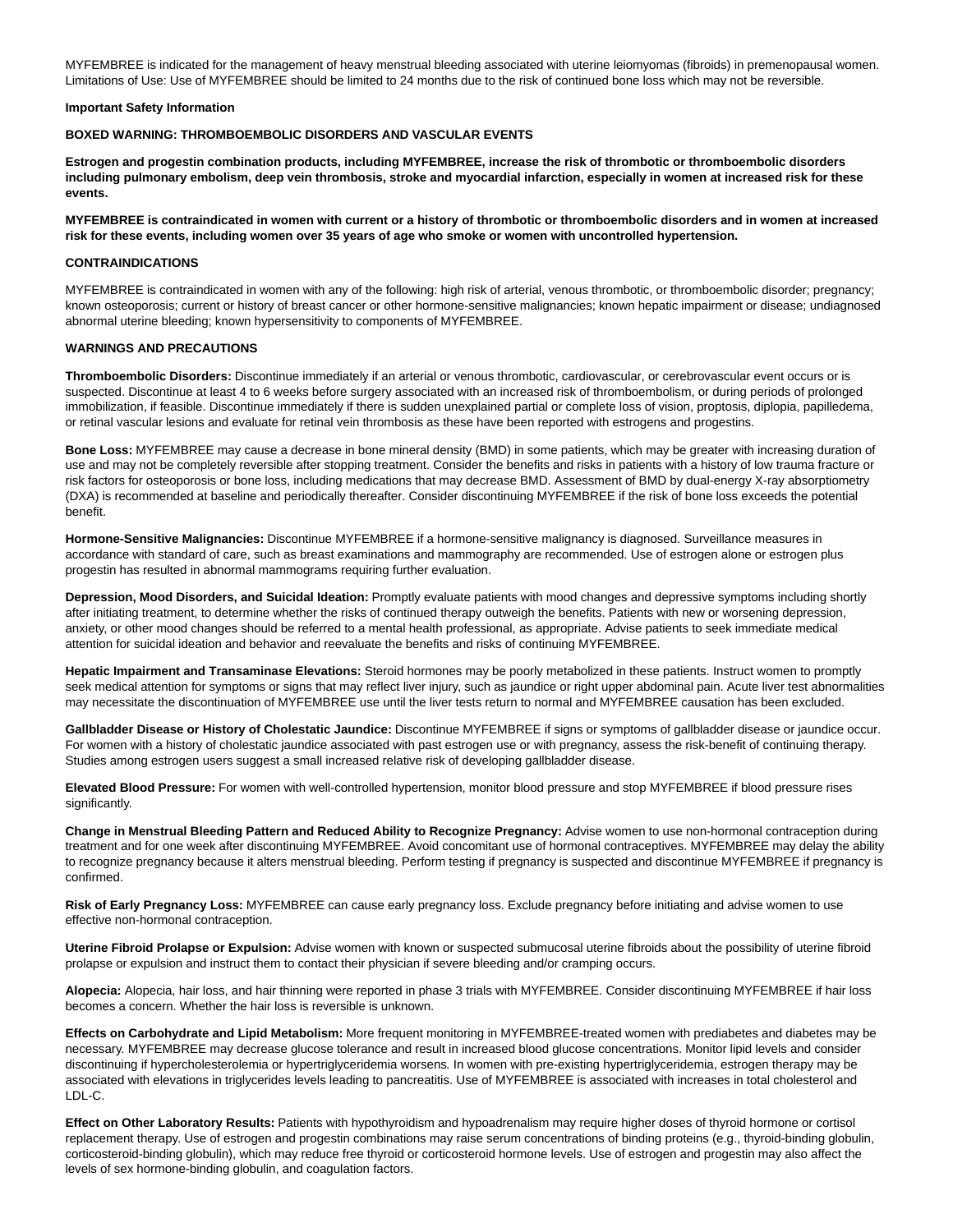**Hypersensitivity Reactions:** Immediately discontinue MYFEMBREE if a hypersensitivity reaction occurs.

## **ADVERSE REACTIONS**

Most common adverse reactions for MYFEMBREE (incidence ≥3% and greater than placebo) were hot flush/hyperhidrosis/night sweats, abnormal uterine bleeding, alopecia, and decreased libido. These are not all the possible side effects of MYFEMBREE.

## **DRUG INTERACTIONS**

**P-gp Inhibitors:** Avoid use of MYFEMBREE with oral P-gp inhibitors. If use is unavoidable, take MYFEMBREE first, separate dosing by at least 6 hours, and monitor patients for adverse reactions.

**Combined P-gp and Strong CYP3A Inducers:** Avoid use of MYFEMBREE with combined P-gp and strong CYP3A inducers.

## **LACTATION**

Advise women not to breastfeed while taking MYFEMBREE.

## **About Myovant Sciences**

Myovant Sciences aspires to redefine care for women and for men through purpose-driven science, empowering medicines, and transformative advocacy. Founded in 2016, Myovant has executed five successful Phase 3 clinical trials across oncology and women's health leading to two regulatory approvals by the U.S. Food and Drug Administration (FDA) for men with advanced prostate cancer and women with heavy menstrual bleeding associated with uterine fibroids, respectively. Myovant also has received regulatory approvals by the European Commission (EC) for women with symptomatic uterine fibroids and for men with advanced hormone-sensitive prostate cancer. Myovant has supplemental New Drug Applications under review with the FDA for endometriosis-associated pain, and for updates to the United States Prescribing Information (USPI) based on safety and efficacy data from the Phase 3 LIBERTY randomized withdrawal study (RWS) of MYFEMBREE in premenopausal women with heavy menstrual bleeding due to uterine fibroids for up to two years. Myovant also is conducting a Phase 3 study to evaluate the prevention of pregnancy in women with uterine fibroids or endometriosis. Myovant also is developing MVT-602, an investigational oligopeptide kisspeptin-1 receptor agonist, which has completed a Phase 2a study for female infertility as part of assisted reproduction. Sumitovant Biopharma, Ltd., a wholly owned subsidiary of Sumitomo Pharma Co., Ltd., is Myovant's majority shareholder. For more information, please visit [www.myovant.com.](https://www.globenewswire.com/Tracker?data=oNCS6J1R-A0Yva6l3NtWTYSwvpHCJasmOzBOc3gxSd3IDzCYo8-mRGjI7Kg1IdTDI-SporbUOdZuZddBqaQ5YQ==) Follo[w @Myovant o](https://www.globenewswire.com/Tracker?data=IyGeM5u2-UJb_aRaLQFUEEux60LIqzaV4i7j-VuaV4l_TtELy5HebidwJyuRh0pfgTCJ6RQ2mzVgkCU4oySQfg==)n Twitter and [LinkedIn.](https://www.globenewswire.com/Tracker?data=dHrWVD1D06n3u7ezAgukcu9VI-pSiRx4NLiCUsl1553F3gLJ6fwitJra3bEBpBZMIhpWCCvT_g8H21lulVf5t4Lw0uNabvneTN6mU57YNHE=)

# **About Pfizer: Breakthroughs That Change Patients' Lives**

At Pfizer, we apply science and our global resources to bring therapies to people that extend and significantly improve their lives. We strive to set the standard for quality, safety and value in the discovery, development and manufacture of health care products, including innovative medicines and vaccines. Every day, Pfizer colleagues work across developed and emerging markets to advance wellness, prevention, treatments and cures that challenge the most feared diseases of our time. Consistent with our responsibility as one of the world's premier innovative biopharmaceutical companies, we collaborate with health care providers, governments and local communities to support and expand access to reliable, affordable health care around the world. For more than 170 years, we have worked to make a difference for all who rely on us. We routinely post information that may be important to investors on our website a[t www.Pfizer.com.](https://www.globenewswire.com/Tracker?data=IBj2Vy-iUGCHbgtomsl3G63chDdXAu98R0A9YbMDuPURLgMnRgz1GOqK9vZHXFau_FgCPFUcp5yI_O3F-uOJcg==)

In addition, to learn more, please visit us on [www.Pfizer.com a](https://www.globenewswire.com/Tracker?data=IBj2Vy-iUGCHbgtomsl3G-pMh189bNk-35X3c6plSA2wbCe7dboETOCcO6Ktt3dmTpma_3tmRaUaqTjbipg1CA==)nd follow us on Twitter a[t @Pfizer a](https://www.globenewswire.com/Tracker?data=HxGyq5PPrj2yweRDnYyEnxQ2OMfZLTPuLVRTVT6Lv1RKbyPvYJvyNjytZt2YT4WuyKsofwGpYK7MxI-lqP_rAw==)n[d @Pfizer News,](https://www.globenewswire.com/Tracker?data=HxGyq5PPrj2yweRDnYyEn3M8KUpdWR0o3C4ew0sUi1dJ-6ajxvtjw3PY_5QLVzMo4c__bWtxFbAdaPI4EyCTsgVBhB_O6Vml2bWSGkJcKkw=) [LinkedIn,](https://www.globenewswire.com/Tracker?data=dHrWVD1D06n3u7ezAgukcohx23tKS3440lMEZYop1UdCxXO8S2JRwG4CI_yVK6XJN_lhsMleUKxVWYWrwqgAmEgWVLqFMaLc24kFFiAmXCc=) [YouTube a](https://www.globenewswire.com/Tracker?data=q8FGEraFPupWUPSFjG0DnNqA3OQRJbSAYOor-TVpgo2pbENRmloFul_3wf-lHvRgildqgoszGH7KHqMOkUfIiQ==)nd like us on Facebook at [Facebook.com/Pfizer.](https://www.globenewswire.com/Tracker?data=3m_fdtGE7BwwzSx2cl88I-Cl-UbaGP8yg6TsqahkBnaP3F163vucfLA-SQPr4RuecqfHJa2M0VHP1RA-V8AA1in7IC2fFE-cis0Kjwbspn8=)

## **Myovant Sciences Forward-Looking Statements**

This press release contains forward-looking statements within the meaning of the Private Securities Litigation Reform Act of 1995. Myovant Sciences' forward-looking statements are based on management's current expectations and beliefs and are subject to a number of risks, uncertainties, assumptions, and other factors known and unknown that could cause actual results and the timing of certain events to differ materially from future results expressed or implied by the forward-looking statements. In this press release, forward-looking statements include, but are not limited to, the statements with respect to providing relugolix combination therapy as a potential new treatment option for women with endometriosis-associated pain.

For a further discussion of factors that could materially affect Myovant Sciences' operations and future prospects or which could cause actual results to differ materially from expectations, see the risks and uncertainties listed in Myovant Sciences' filings with the United States Securities and Exchange Commission (SEC), including under the heading "Risk Factors" in Myovant Sciences' Annual Report on Form 10-K filed on May 11, 2022, as such risk factors may be amended, supplemented, or superseded from time to time. These risks are not exhaustive. New risk factors emerge from time to time and it is not possible for Myovant Sciences' management to predict all risk factors, nor can Myovant Sciences assess the impact of all factors on its business or the extent to which any factor, or combination of factors, may cause actual results to differ materially from those contained in any forwardlooking statements. You should not place undue reliance on the forward-looking statements in this press release, which speak only as of the date hereof, and, except as required by law, Myovant Sciences undertakes no obligation to update these forward-looking statements to reflect events or circumstances after the date of such statements.

### **Pfizer Disclosure Notice**

The information contained in this release is as of June 17, 2022. Pfizer assumes no obligation to update forward-looking statements contained in this release as the result of new information or future events or developments.

This release contains forward-looking information about MYFEMBREE<sup>®</sup> (relugolix 40 mg, estradiol 1 mg, and norethindrone acetate 0.5 mg), including a potential indication in the U.S. for the management of moderate to severe pain associated with endometriosis, including its potential benefits, that involves substantial risks and uncertainties that could cause actual results to differ materially from those expressed or implied by such statements. Risks and uncertainties include, among other things, uncertainties regarding the commercial success of MYFEMBREE; the uncertainties inherent in research and development, including the ability to meet anticipated clinical endpoints, commencement and/or completion dates for clinical trials, regulatory submission dates, regulatory approval dates and/or launch dates, as well as the possibility of unfavorable new clinical data and further analyses of existing clinical data; the risk that clinical trial data are subject to differing interpretations and assessments by regulatory authorities; whether regulatory authorities will be satisfied with the design of and results from the clinical studies; whether and when applications may be filed in any additional jurisdictions for MYFEMBREE for the management of moderate to severe pain associated with endometriosis or in any jurisdictions for any other potential indications for MYFEMBREE; whether and when the FDA may approve the supplemental new drug application for the management of moderate to severe pain associated with endometriosis and whether and when regulatory authorities in any jurisdictions may approve any such other applications for MYFEMBREE that may be pending or filed, which will depend on myriad factors, including making a determination as to whether the product's benefits outweigh its known risks and determination of the product's efficacy and, if approved, whether MYFEMBREE for the